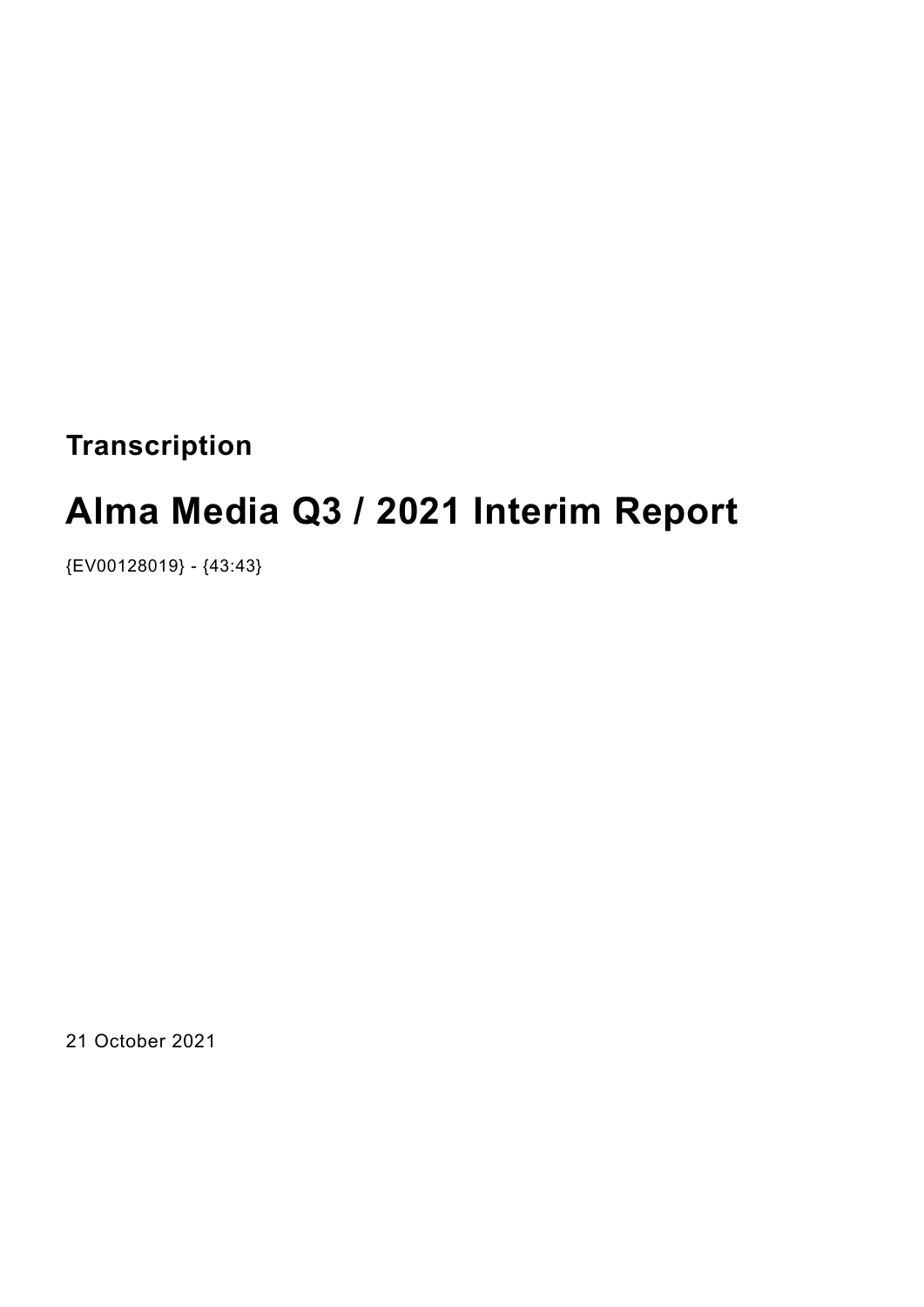{EV00128019} - {43:43}

# **PRESENTATION**

# **Elina Kukkonen**

Good morning, ladies and gentlemen, and welcome to this interim report session of Alma Media third quarter 2021. We will begin his dissertation shortly, and as usual, our CEO, Mr Kai Telanne will present the overall results for the third quarter, and also the development by segments. After the first presentation, the finance presentation, our CFO Mr Juha Nuutinen will come to stage, and he will go through the financial position of Alma Media today, and then, about the operating environment and our strategy going forward. We welcome all the questions. We will take questions first from here, from the media and analysts in Helsinki, and then from the phone call lines and from the online chat. Please don't hesitate to ask questions. We are happy to answer all your questions. I think we are set, ready to begin, so welcome Mr Telanne. The stage is yours.

# **Kai Telanne**

Thank you, Elina. Good morning everybody. As Elina told you, I will start with the main achievements of the third quarter, and then I will get our CFO to continue with the financial overview. I will also give you a short presentation of the segment performance during my presentation.

We had a fantastic third quarter. There are many reasons behind this, of course. There's this pent-up demand in many sectors after COVID-19, but there are many, many other things as well behind the good performance of all business segments. We had a nice organic growth of 14.4%. In addition to that, of course, the Nettix integration and the acquisition included in the figures, and due to this, too, we had a nice 26% revenue growth and a very good 35% profitability growth. At the moment, we are at a record high level, which means about 2019 record level.

Several of these transactions were made successfully during the last year. Our financial position is, of course, a little bit different. But that wasn't a problem for us. We will clarify that a little bit. We have more than €200 million of net debt rebuilt and any profits will digest that. We have a very good cash flow with this kind of profitability development and leverage to decrease quite fast during the next coming years. Gearing is now 132%, and equity ratio 33%. And as Elina said, we'll go through these finance related questions later.

And the main part of the good development came from digital businesses, of course. Almost 80% of Alma's revenue is coming from digital sources: digital advertising, digital subscriptions, digital services, digital classified, and so on. And as you can see from this slide, I'm really happy that the revenue growth and the profitability growth came from all of the business sides. Alma Career, of course, the biggest contributor as has been many times, 6.4 million growth in revenue, and 3.5 million growth in operating profit. As well as Career, the other segments performed extremely well. So, the net result is more than satisfactory in my mind.

We got a nice continuation of the digital growth. On the right side of the slide, you can see the graph, 39% growth of digital businesses. Of course, we had quite a modest comparable year last year, but we we've been able to continue the nice growth of 57% digital sales from the second quarter. So, the good part has continued.

Now shortly about the performance of different business segments - apart from Career, which is the biggest contributor to the good result. We have revenue and profit at an all-time high level. And the reason for this good development is, of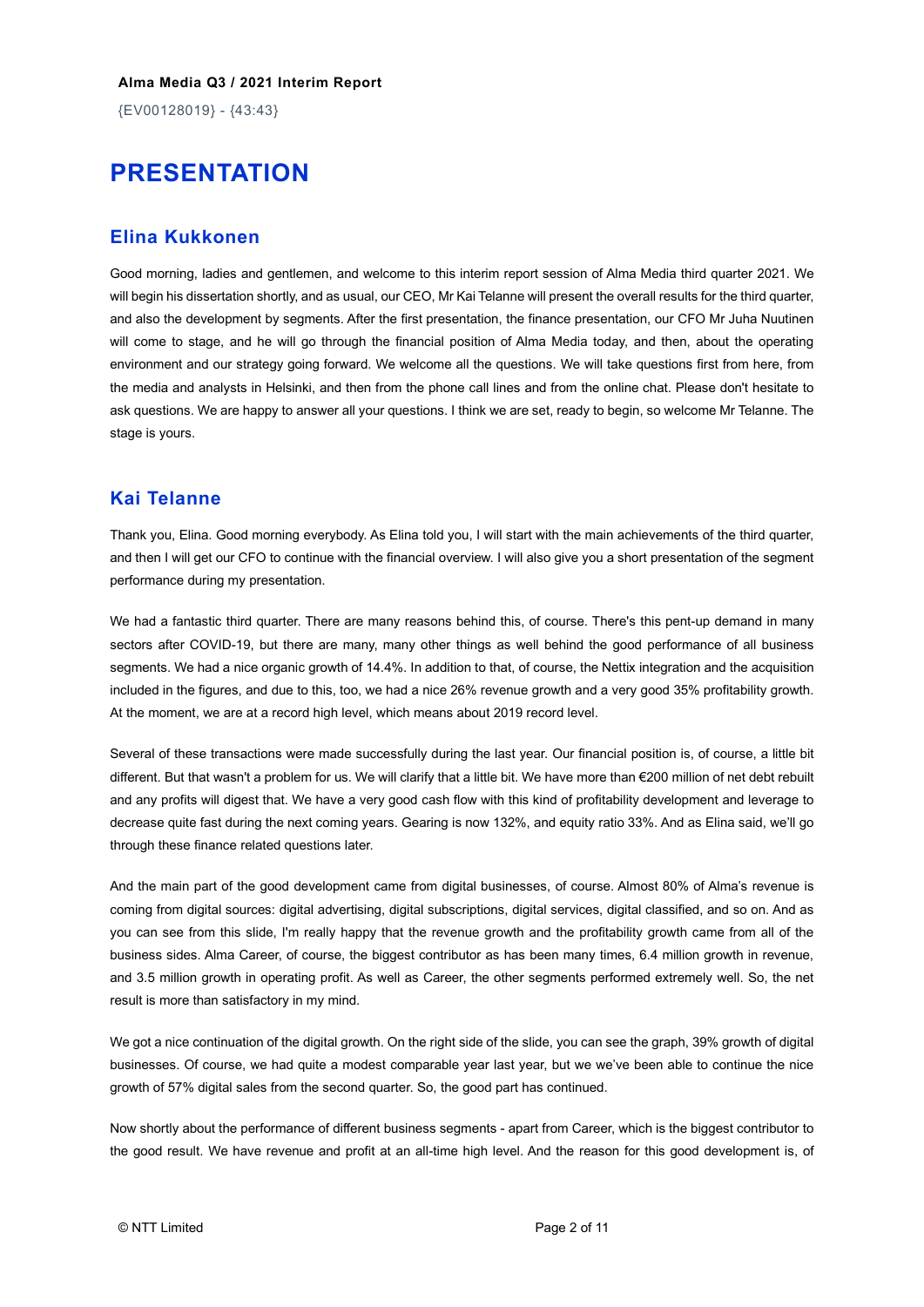{EV00128019} - {43:43}

course, the underlying market development. There is a strong demand for labour after COVID-19. There's pent-up demand, and this seems it will continue. We have been able to increase our revenues at least at the speed of the market development, which means that we've been able to at least keep or even gain market share in every market. The revenue growth was 41%, and profitability 63.8% up. And most of these came, of course, from the core chalkboard business, which is the answer for the labour demand, but also, these additional services like Seduo, which is the digital education platform, and other different services. So, the underlying market recovery is good, and hopefully, it also stays. Of course, the COVID-19 situation is worsening a little bit. So far, we haven't seen any sign of slowing down of the Career markets, which means that we are expecting this development to continue also in the future.

Expenses are of course increasing hand-in-hand with the sales. We have sales-dependent expenses like salaries and marketing expenses. Also, a little bit of these ICT expenses, which are more or less related to the product development.

All in all, this segment is on a very healthy profitability level of more than 40%. And as you can see from the right side of the slide, there was a nice growth in every market. Of course, the Czech Republic is the biggest one - 33% growth there but quite a nice development in every market, which is of course a very good situation with balancing the portfolio and the risks of the different markets developing differently. So, very good performance of all markets in the public area segment.

Secondly, Alma Talent - a very solid performance during the quarter! We had a nice quarter for advertising as well as digital content sales. And, of course, the digital services, where we are investing more and more, are enhancing the profitability, and the biggest investments are working as expected. Revenue growth, 8.4%; almost 60% of the business are currently digital businesses, operating profit nice, more than 20% up, and so on.

The service part of this business has been developing faster than the other parts of the business. As you can see from the right side, around half of Alma Talent's segment's business is media businesses. And the other part is services - digital services - which is the growing part of the business and the part that we are investing in more and more. We have quite a good cost control in this segment as well, which means that from the revenue growth of 8%, we were able to gain quite a nice part with the lowest growth in the operating margin. All in all, very good performance. Healthy profitability level of 22.5% for a media company should be very nicely comparable to the best dealers in Europe.

In Alma Consumer, very good organic growth due to a very nice development in digital advertising, and of course, the acquisitions on those marketplaces are contributing too. Revenue is almost 40% up; operating profit more than 40% up. All sectors, every business contributed nicely to the growth and to the profitability. Of course, this Nettix acquisition was a big part of the revenue growth, but also the organic growth, as mentioned here, 8.3% is really good, and continues to develop.

The strong demand for housing, cars, and mobility marketplaces has continued. My personal view is that it might slow down when the markets are normalising, but it seems that the good demand is still there. Hopefully, we'll see the new car demand increasing which has been quiet for some time due to for example problems with the components the car dealers and car makers have in imports and other issues, but there's a strong demand for new cars as well. So, the underlying market seems to be quite positive for our businesses.

As you can see, there was a very good performance of digital advertising in Iltalehti, and a nice growth of digital subscriptions as well. If I remember correctly, we have around 20,000 paid subscriptions in Iltalehti books currently which is quite a good achievement. And due to this, we were able to mitigate the decrease of the single-copy sales in Iltalehti.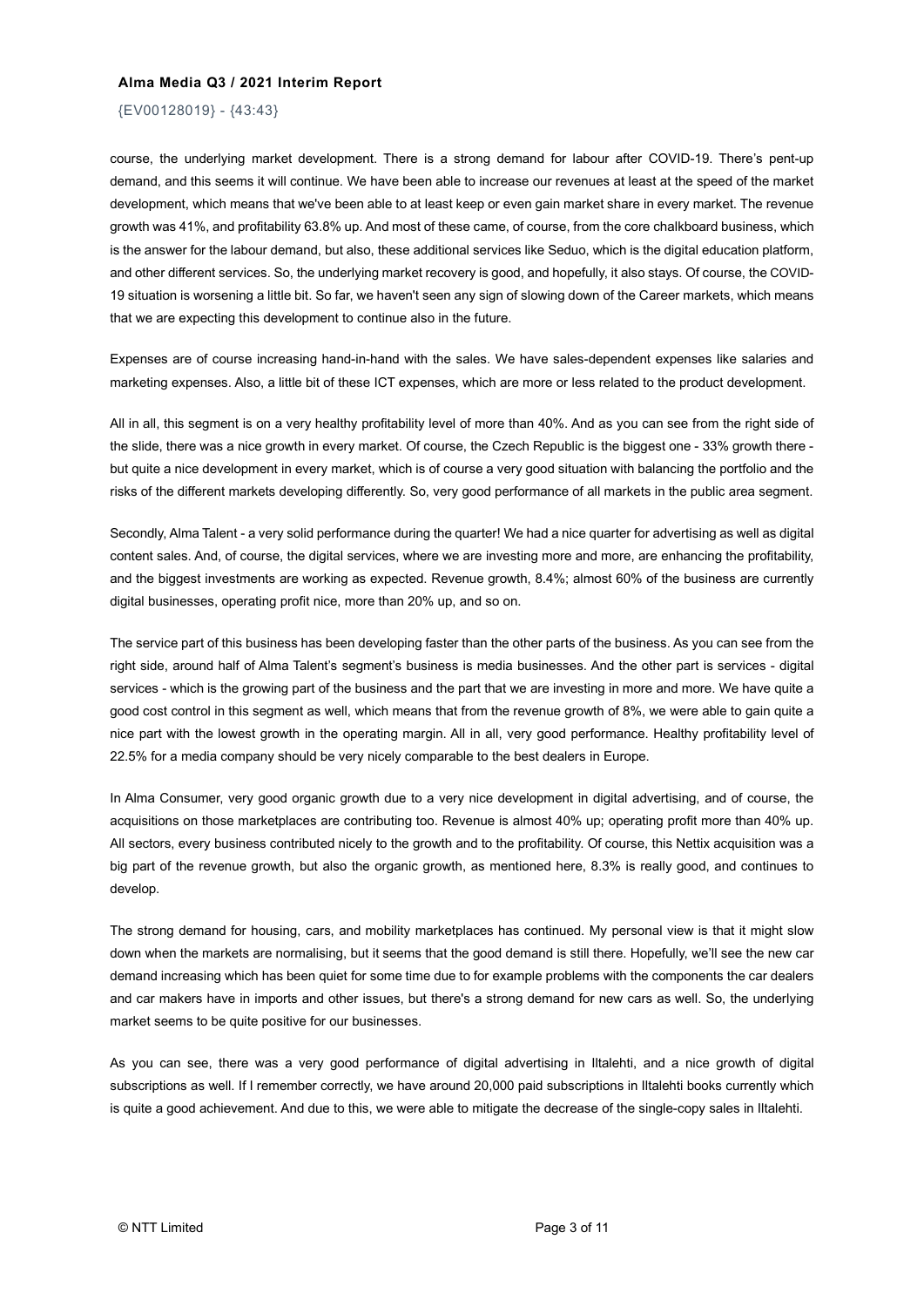{EV00128019} - {43:43}

We experienced healthy development of profitability and a very healthy level of profitability in the segment: almost 30%. Quite a balanced segment. Part of the business in this segment are media businesses and other businesses are mobility, classified services, housing services, and comparison services, this digital classified and other service businesses, which are developing nicely.

So, that was the segment performance briefly. To sum up, all segments performed nicely, even better than expected, which is, of course, a good situation and start for the next quarter.

Now, Juha will go through the financial position.

### **Juha Nuutinen**

Thank you, Kai, and good morning. Our financial position, or more exactly, our balance sheet has been quite stressed during this year because of the M&A acquisitions at the beginning of this and the last year. This third quarter, we didn't have any M&A actions, and that's why in our balance sheet you can see that deleveraging has started. But if you are looking at our debt side, the main part comes from the bridge facility loan, 200 million at the moment. We are going to convert that loan and do a long-term financing during this year, most probably in November. In September, we paid back 20 million euros loan in this bridge facility.

Our gearing has also decreased. It's now 132%, and equity ratio is 33%. So, if there are no M&A actions, our net debt will decrease with around 15 to 20 million in the one quarter; we are deleveraging quite fast actually.

It is because of our quite strong operating cashflow. We had operating cashflow of more than 18 million on third quarter, which is among the highest amounts at this part of the year or third quarter. There was an 8 million increase compared to last year. Cumulatively we are in 150 million position. Where this comes from is thanks to our good and increased profits. Also in the third quarter, it comes from the quite good networking capital gains as well. But cumulatively, our networking capital gain change is pretty much the same as it was last year.

Like said, there were no acquisitions this quarter and last year. However, in the first half of the year, there was the Nettix acquisition the biggest of course, and Netello and Quantic slightly minor acquisitions.

Capex level is pretty much what we have had for years now; it's three million in the nine first months, and we will have Capex around four million for the following year. So, it's pretty much what we have said earlier also, and it's pretty much the same as what we have had last year as well.

This graph we have showed you since COVID started and it tells you Career invoicing and revenue recognition trend on a monthly basis. It is interesting because our revenue recognition comes a little behind with invoicing trend, and you can see that our invoicing has been at the highest level where we have had in this Alma Career business earlier and we are at the level 2019 figures. At the moment, we are looking at the latest four or five months, April/May this year. And this means also that we will have pretty good revenue recognition and revenue increase also in terms of the fourth quarter, and also in the first quarter of next year. So, the revenue comes a little behind with the invoicing. It's balancing the invoicing as well, but it takes three to six months from the first invoice when we see the revenue grow, and this graph tells you pretty good the combination of those two items.

Of course, in our earnings per share, we also see nice growth there. It was at 18 cents now in the third quarter. This comes from the profitability increase and the redemption of our minority shares in Alma Career and Alma Media partners, which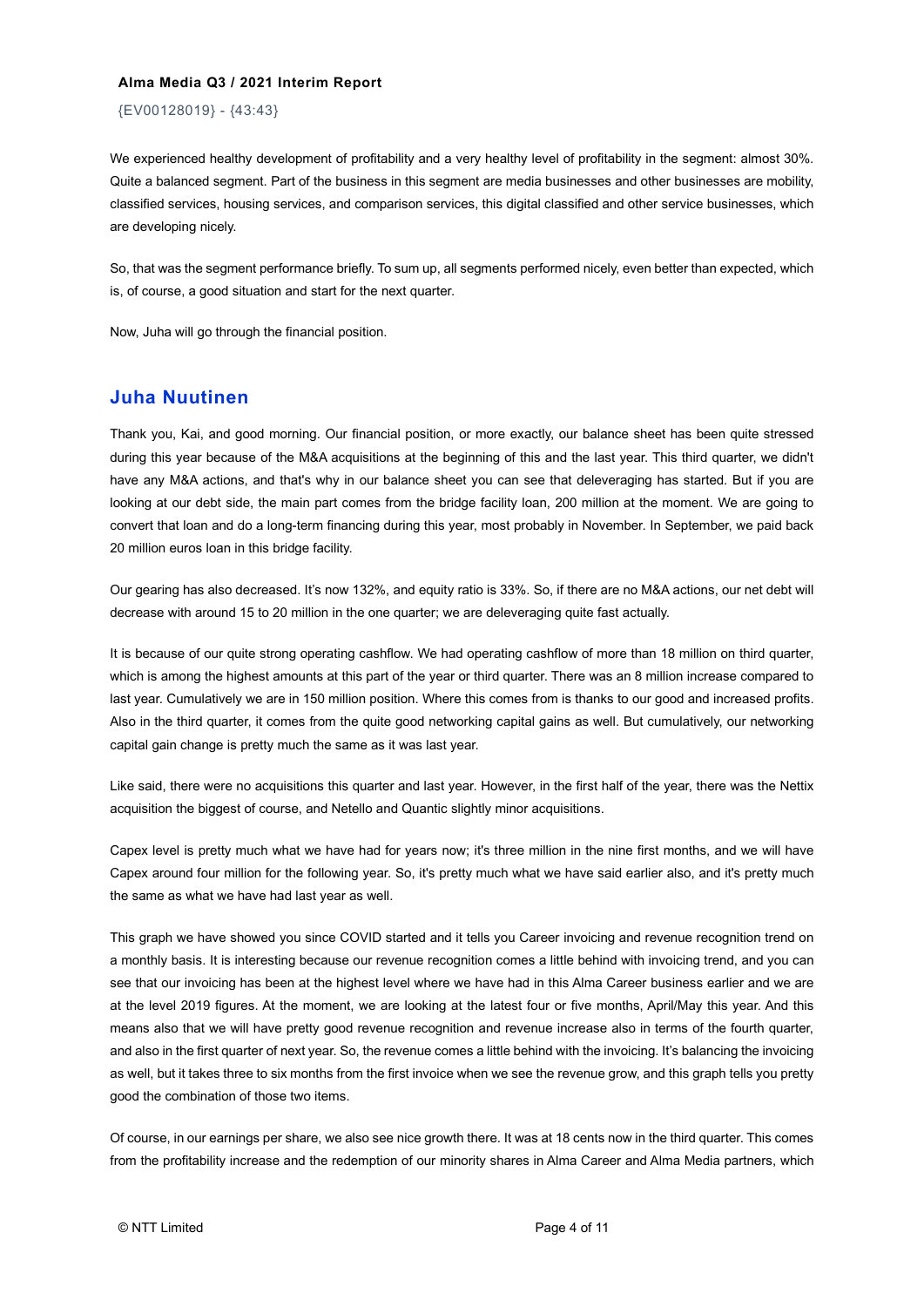{EV00128019} - {43:43}

are affecting as well. The effect was around four, five cents per year. Also, that increase, of course, comes from the profit increase. There were not so many adjusted items in this quarter - only 400,000 - and this came from the Talosofta business divestment in July.

We updated our long-term financial targets in September, and these are the new financial targets. Our revenue growth target is 5% per year, and like we said in September as well, this KPI is good to look on target concerns mostly next year. This year, we will be clearly above target, and now we are at growth of 17%. Our adjusted operating ratio margin is targeted over 20, and we are now at 3% over the target, at 23%.

In Net debt to EBITDA ratio, we set the target that it should be lower than 2.5. We are now 2.6, and we are calculating also the effect of acquired businesses from the whole 12-month period. We are pretty close to target at the end of this year, so quite soon, actually. In that sense, we are well-positioned, compared to these targets.

So, that was the financial part. All in all, the deleveraging is now going into a good direction. Kai will tell you more about the operating environment.

# **Kai Telanne**

Thank you, Juha. OK, the question is, of course, if this could develop and continue. Of course, one part of this answer is that we need to have a look at the underlying economies where, for example, the good demand for the labour comes. And of course, for the advertising purposes, it is really important that the underlying markets are developing favourably. They are according to the current estimates / forecasts of the European Commission. This is the big picture and these are the markets that we are in. If we start from Finland, this close to 3% growth is OK for the advertising purposes and for the service development purposes, and of course, for the recruitment. Especially the development around 4-5% in Central and Eastern Europe is a very good basis for our services, a good ground for jobs or recruitment portal development for different job-related services that we are working with, and for educational platforms or similar types of services. So, the ground for good development is there, which is good news.

Of course, in the short term, nobody knows how COVID-19 development is going to continue. We heard yesterday that there is one month lockdown in Latvia. While it is not a very big country for us, if that development spreads in other Baltic countries or Central Eastern Europe, then the difficulties may arise. But, so far, so good. We haven't seen any signs of slowing down in our sales there, which is, of course, a good sign for the rest of the year. So, that's it.

The Finnish advertisement market is picking up also. We have had quite a good development specially in online / digital advertising where we have at least achieved the market-leading position, which I'm very proud of. Our team, led by Tiina Järvilehto, is doing extremely good job. And that has been a core target. That's been important of course since we have invested many years for the best services around the advertising scene in Finland. This is the part of the Finnish players and the market share of the Finnish players. There are, of course, 63% market share if I remember correctly, for the international players like the US platform giants. But all in all, a solid performance and nice development of the ad market. Of course, there is this pent-up demand, which is now bursting, and hopefully that will continue so that the customers that we have are going to continue with their investments in advertising during the last part of the year and during the next year. Very good.

So, those were the figures for the third quarter, and now the strategy and outlook. There is no big news, we will continue with the current strategy, we will continue transforming the core businesses; that's the print business and other businesses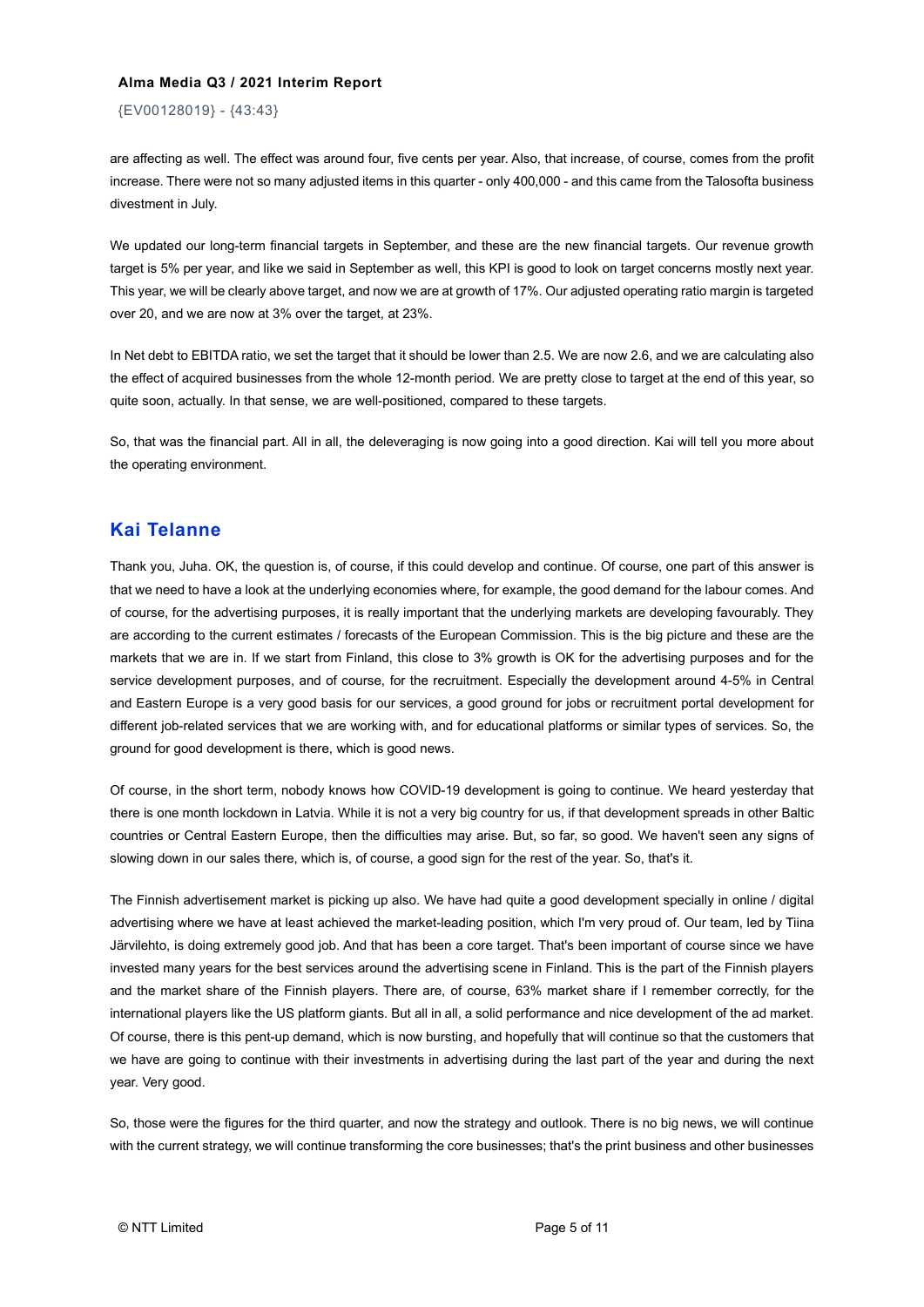{EV00128019} - {43:43}

as well. We will continue growing in digital, especially in the digital strategy that we have, and we will have-, and then, of course, we will continue to internationalise the business in the new geographies or expanding the businesses in current geographies. So, this is the core strategy that we are running. Here are a few examples of the third quarter actions that we have had inside the strategy. Of course, the biggest one has been this Nettix integration which is running smoothly. It is work in progress, but the first phase is implemented successfully.

Then, of course, from now on it's more about deepening the corporation, nurturing the company cultures, development and so forth. Another example is the Netello integration, which is also proceeding nicely, a good growth, high profitability, very smooth cooperation with the new persons. Consolidation has been really good. We have done a new initiative with our partners, like with Inderes our virtual investor week that we had, it was a great success. We are very happy with this kind of cooperation with different parties, and we will continue with the development of this. So, that's it. Mostly the third quarter has been a quarter for consolidation of the acquired businesses and setting up the new position and new way of working for the whole company. So, the outlook remains the same that it's been for 2021, which means that we are expecting a full year of revenue and adjusted operating profits from continued operations to be increased significantly from the last year's level. That's it. If you have any questions, I'm more than happy to answer those here in this room in Alma house or online.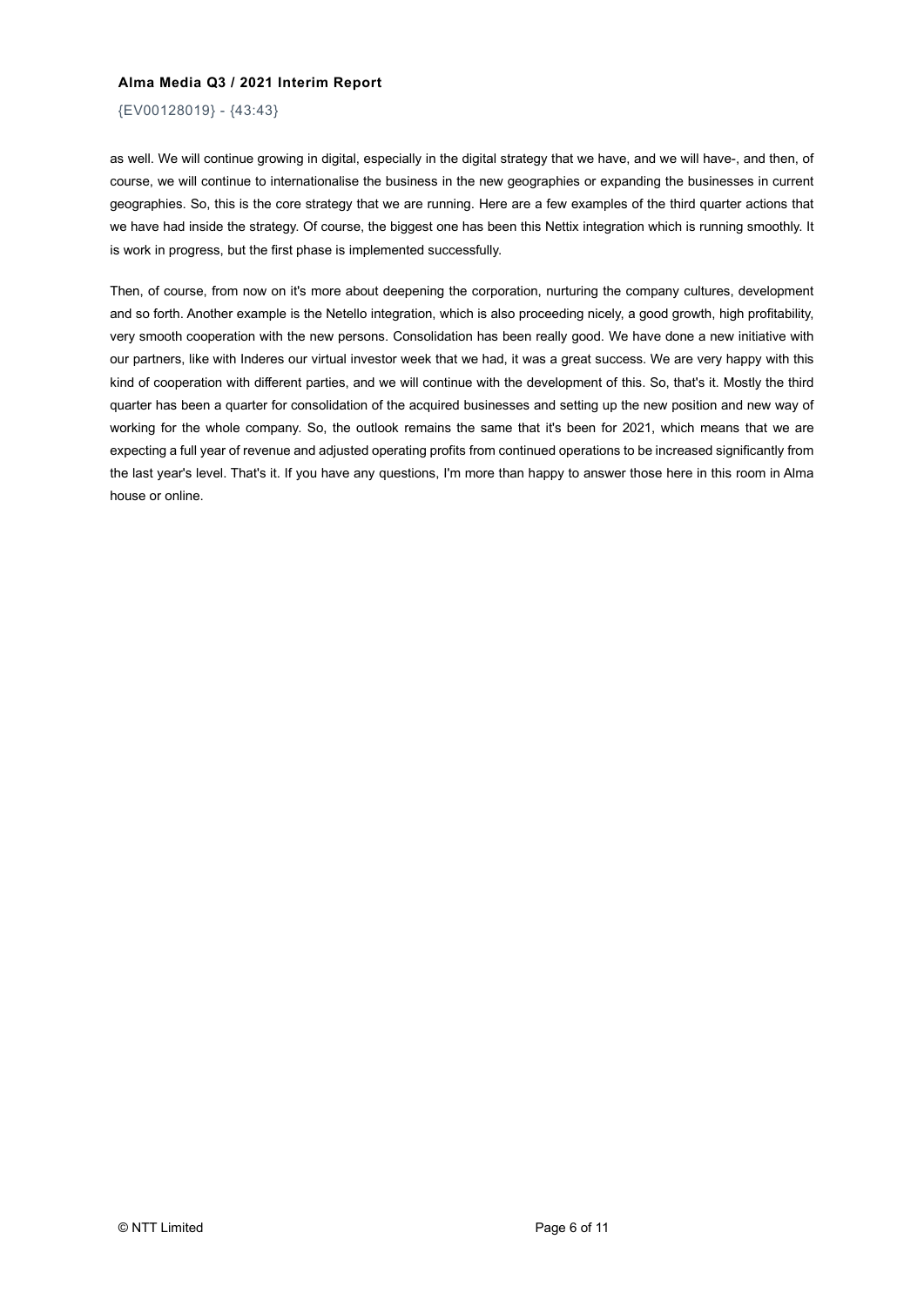{EV00128019} - {43:43}

# **Q&A**

# **Elina Kukkonen**

If we begin with questions from Petri Gostowski / Inderes, so please go ahead.

# **Petri Gostowski**

Thank you for your presentation. Starting with Career, thinking about Seduo growth, can you give us a bit colour, where is the growth coming from geographically and do you see better traction in different areas?

# **Kai Telanne**

It was developed in the Czech Republic, the platform, and we have leveraged the business to Slovakia, where, at the moment, the biggest growth comes from. We have started the launch in Finland as well, and then we will continue to other countries step-by-step. So, that is the way of going.

#### **Petri Gostowski**

Thank you. Then you mentioned wage inflation accelerating. Can you talk about this, what is the magnitude and is it different geographically?

#### **Kai Telanne**

Yes, the biggest inflation comes from the countries where the unemployment rate is the lowest, which means like in Czech Republic and specifically the metropolitan area of Prague where the unemployment rate is smaller or around 3% at the moment. Of course, there is a huge demand of ICT employees, and the inflationary pressure is the highest, so we are talking maybe at the moment maybe 5-10% wage inflation on average on that side. So, this is a very good example. Of course, in every country, these ICT personnel wage inflation presently is the highest, otherwise, we don't see any big problems. It's more a business as usual. But the ICT sector is difficult because every company, they have the same demand, they have the same needs for digital development, and we are fighting for the same, you know, skill sets as they are. So, that's something that we have to take into account and carefully monitor and follow the situation. We have many successful initiatives in order to mitigate the pressure, like, we had these successful training programmes in Finland and we are going to continue that all over.

### **Petri Gostowski**

Thank you. Lastly, a minor detail question on the share of result of associated companies in Q3 seem to pop up from the usual level. Is there something extraordinary behind that?

## **Kai Telanne**

Sorry, I did not hear the question – something extraordinary?

# **Petri Gostowski**

Yes, the share of result of associated companies.

### **Kai Telanne**

Oh, right, Juha can answer that.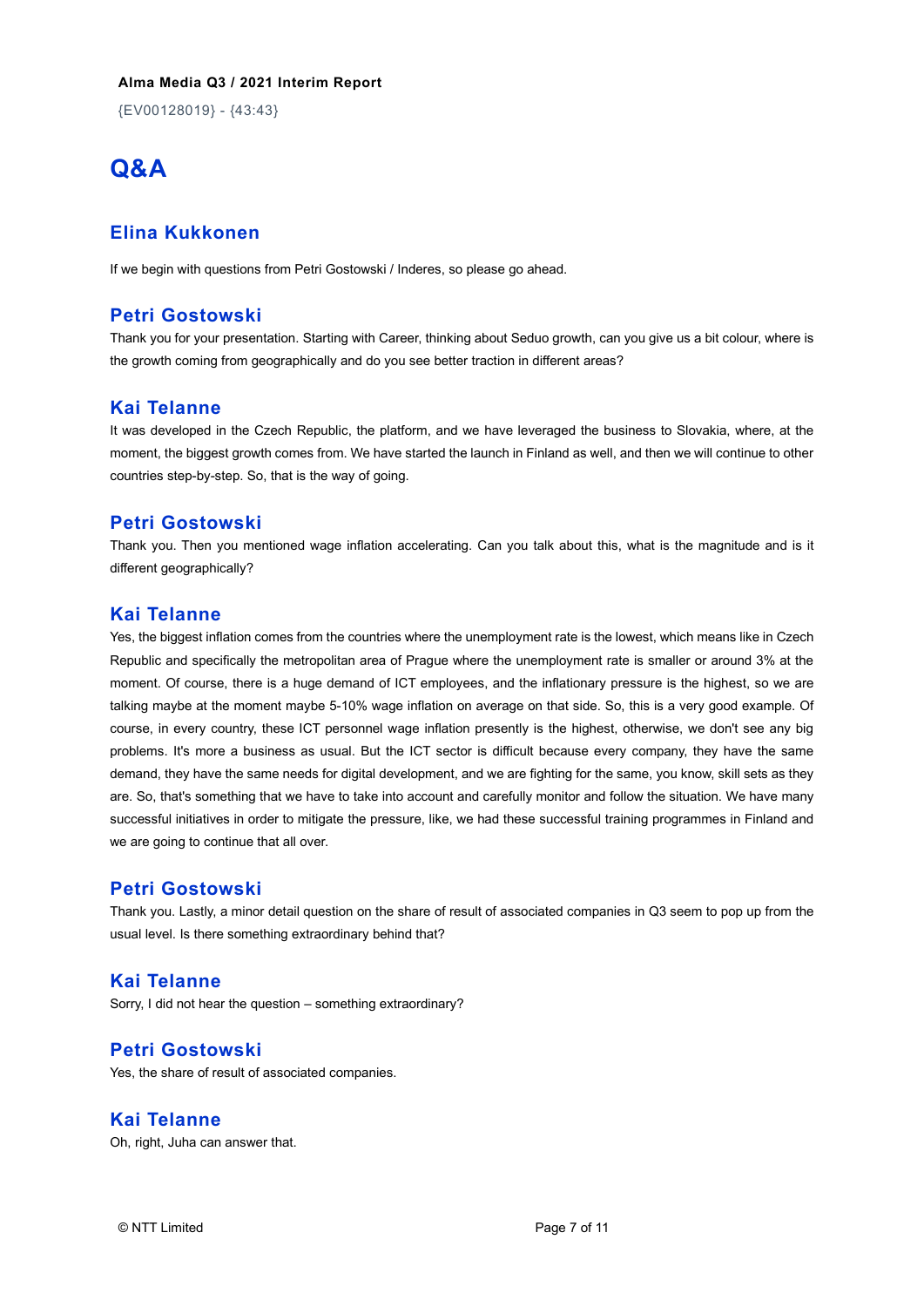{EV00128019} - {43:43}

# **Juha Nuutinen**

Mainly it comes from the Bolt Group company. They have had a pretty good summer, and that comes from that area, and it has quite a good revenue increase and also the profits. It affects our share of result of associated companies.

### **Petri Gostowski**

Thank you. That's all from my side.

#### **Kai Telanne**

Thank you very much.

### **Elina Kukkonen**

Thank you, and now operator we will be ready for questions. Are there any questions? Maybe we can start the online questions here between while the operator gets on board. Turo Kiiski from 3J is asking actually the same question about Seduo. The other one is concerning Iltalehti and subscriptions. So, what is the medium-term potential of this business will Iltalehti shift fully behind the paywall over time?

#### **Kai Telanne**

Hopefully, yes. So, the idea is, of course, to continue. We really don't know how this will continue, we are a little bit surprised at the success of the Iltalehti so far. Iltalehti Plus development has been faster than expected. While Iltalehti has 2.8 million weekly / monthly users, and now we have around 20,000 paid digital subscriptions. So, you can understand that there's a huge possibility, but it takes time. So, we will continue developing the content, and it's this kind of trial-and-error thing to find a way to increase the circulation, of course. But so far the development is good. We are in a very early phase of this development, but amazingly quickly in a position where we are able to mitigate the losses or the decrease of printed single copy sales, which has, of course, been very difficult and bad thing for the tabloid market and business. So, we wait for a good development to continue and remains to be seen how big the market will eventually become. We don't know. Nobody knows.

# **Elina Kukkonen**

Maybe not fully behind the pay wall?

#### **Kai Telanne**

No, you have to have the balance between the visitors and the paid subscriptions, and to balance and control the advertising potential, of course. For advertising purposes, we need to have a wide audience in the digital online site, and then, on the other hand, we want to have also the user payments from the paid circulation. So, that's this balancing, like we have to do it in other media businesses always like Kauppalehti and Talouselämä, so we do the same development here.

# **Elina Kukkonen**

There is one more question that's coming from Sami Sarkamies / Nordea Markets about Consumer: The online classifieds have performed well, are you seeing any cooling down when looking at the activity levels with housing and car markets?

# **Kai Telanne**

In car markets, actually no, but in housing market, it seems to be cooling down a little bit. It is because there has been a really, really big increase in the volumes of the housing market during the COVID-19, and it seems to be normalising a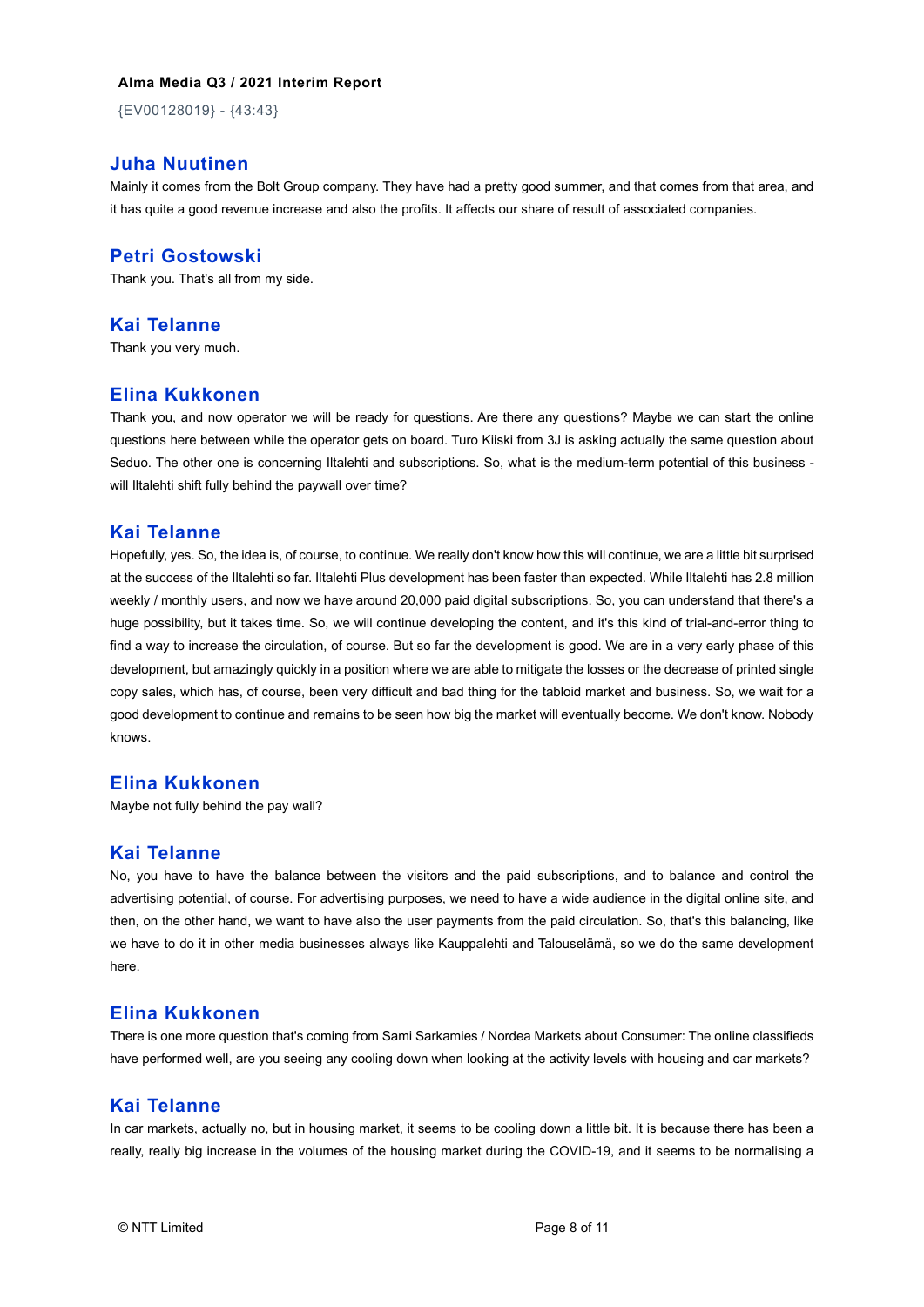{EV00128019} - {43:43}

little bit. It doesn't mean that our business would react similarly, but the overall view is that there will be some kind of normalising of the price increases and the volumes in the housing market, that seems to be case. In used cars, there's been a very big development and usually the sales used cars and the new cars are more or less balanced, and during the COVID times, there has been quite a low demand on new cars, and that seems to be balancing a little bit. Now there is a new problem of course with the components: the lack of components in the car industry is, of course, affecting the new car sales. Hopefully, they will find a way of shortening the delivery times for the new cars and that's, of course, important for us also for the advertising purposes. But for the classifieds, it seems to be working pretty well so far. We haven't seen any remarkable or significant decreases in the volumes.

#### **Elina Kukkonen**

OK, Sami is continuing. He is wondering Alma's main concern at the moment, but before that about the financial targets, these look overly conservative now, even though they were issued in September. Any thoughts relating to this?

#### **Juha Nuutinen**

Yes, the EBIT margin is a bit more conservative and cautious, and we have to look at that over the next years. Revenue growth, we have to estimate, it's not this year's target it concerns next year. So, that's why we come back to that revenue growth target more closely then.

#### **Kai Telanne**

Yes, I agree. Right now, we have this kind of pent-up demand bursting and we have the Nettix integration and the acquisitions in place so it is difficult to estimate. So the next years and the long-term, like the mid-term in this case I would say, the revenue growth target is more or less without any acquisitions, it's more of an organic growth target. The profitability remains to be seen, it might be conservative, and we might come back to that by the end of the year.

#### **Elina Kukkonen**

OK, so Sami is also asking, what is your main concern at the moment?

# **Kai Telanne**

It is the COVID-19 situation, which worsening at the moment. We heard yesterday that in Latvia they have introduced a one-month lockdown. Again, the situation is not much better in other Baltic countries, so we will see. It remains to be seen how the situation develops. And I'm not satisfied with the vaccination development at the moment, not even in Finland. So, the healthcare system is more or less under a very stressed situation in every place, and there is a huge need for speeding up the second vaccination and so on. So, that is the biggest concern in short term, we don't have any other concerns. In our case, our businesses are running smoothly, and the personnel are in a very good mood and at a very good speed, so the machine is in the perfect condition at the moment, and at the record high profitability level. And then the COVID-19, of course, may have its effects on the demands in the short-term, in long-term, maybe not, but in the shortterm there might be these kind of hiccups that might arise.

# **Elina Kukkonen**

OK. And then Pia Rosqvist-Heinsalmi from Carnegie is asking about Consumer, about any comments on the operating leverage and its development in Consumer.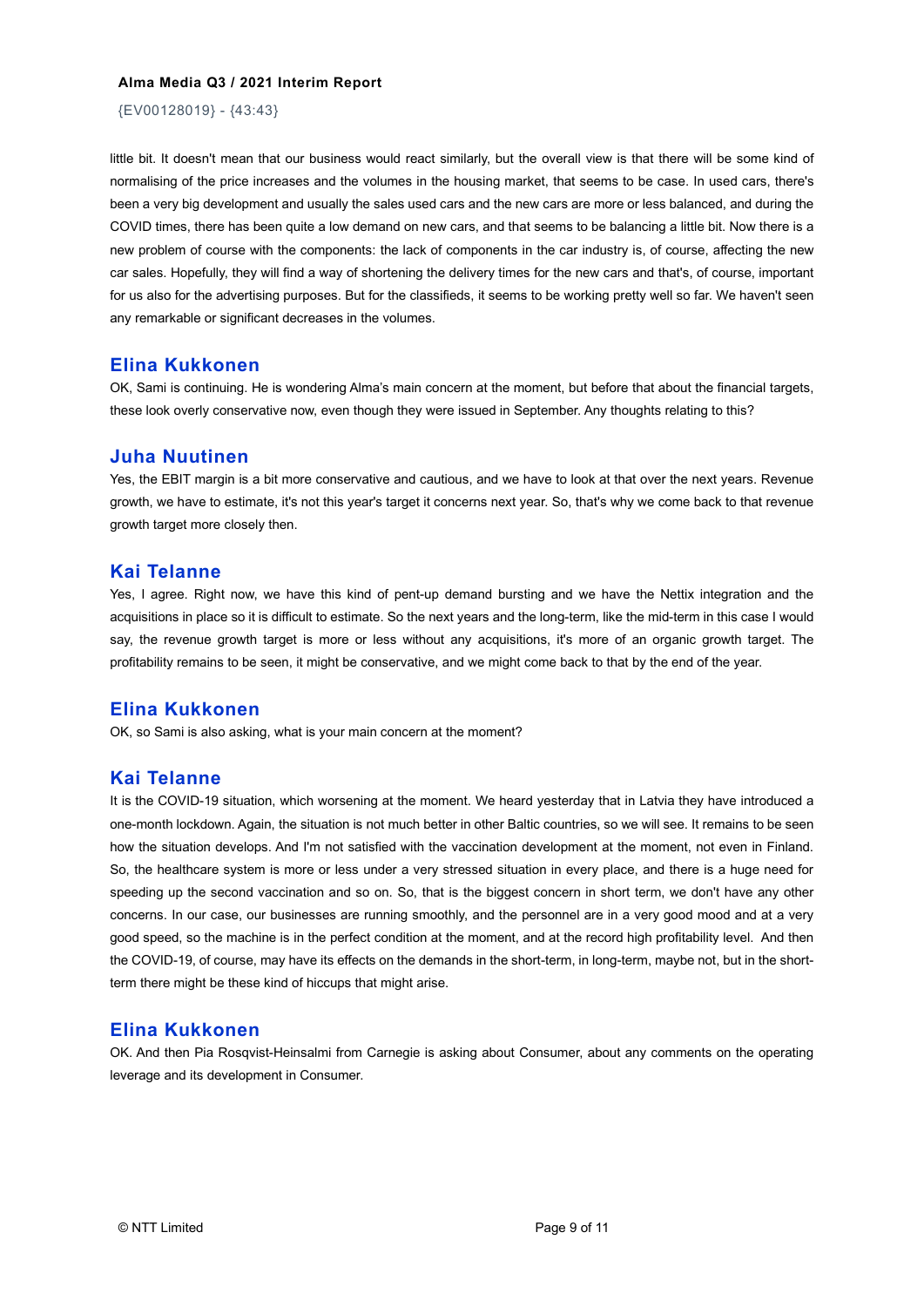{EV00128019} - {43:43}

#### **Juha Nuutinen**

Well, Nettix integration is in the middle of the process and the next round is going to happen, and we'll integrate Nettix more in other parts of Consumer and do more synergies with the other products, and that's why it will integrate some operational leverage advantage. Let's say it's a longer-term process than this first wave was.

#### **Kai Telanne**

Exactly. There's of course, a big question of cultural development of these different employee groups and different companies. We have totally different backgrounds, and it takes time before the machine works as it is expected. But leveraging the good things from other parts, there is a nice possibility. So, we have very good plans on the table, and the work has started already. It is quite good. So, we are very positive on this leverage.

#### **Elina Kukkonen**

Yes. And the same question from Pia, about the main concerns for Q4, if any. Is there anything to add?

#### **Kai Telanne**

Not really. It is COVID-19.

#### **Juha Nuutinen**

Yes, if we are looking at last year's fourth quarter and the advertising market, it was higher at the time then, and so we are facing much more difficult comparable. Yes, that's one thing. So, the growth will not continue with this kind of growth rate. You have to understand that that was a really good advertising quarter last year.

# **Kai Telanne**

Sales were at the high level and especially in the Career side where the invoicing rate is at a high level, so that will end up to make good revenue as well for that last quarter and for the beginning of the year next year.

#### **Elina Kukkonen**

Yes, and that was about Sami's question about Career. Are you still experiencing a situation in which invoicing is growing sequentially, week-after-week or has the growth flattened out? Given achieved invoicing, it seems that Q4 sales will grow sequentially from Q3. Will that also be the case in the first quarter relative to the fourth quarter?

# **Kai Telanne**

So far we haven't seen any flattening, so the invoicing rate has been continuing like expected. But, you know, we don't know how COVID-19 is going to happen if there are these kinds of lock-downs. If the countries are heading into a lockdowns, that will definitely have its effects on our businesses but so far invoicing is great, it's well above 2019 levels.

# **Elina Kukkonen**

OK. So, at the moment there are no more online questions. Should we make one more try on the conference call line? OK, operator, we will be ready for questions if any on the conference call line?

#### **Operator**

We have a first question. It's by Sami Sarkamies. The line is now open for you.